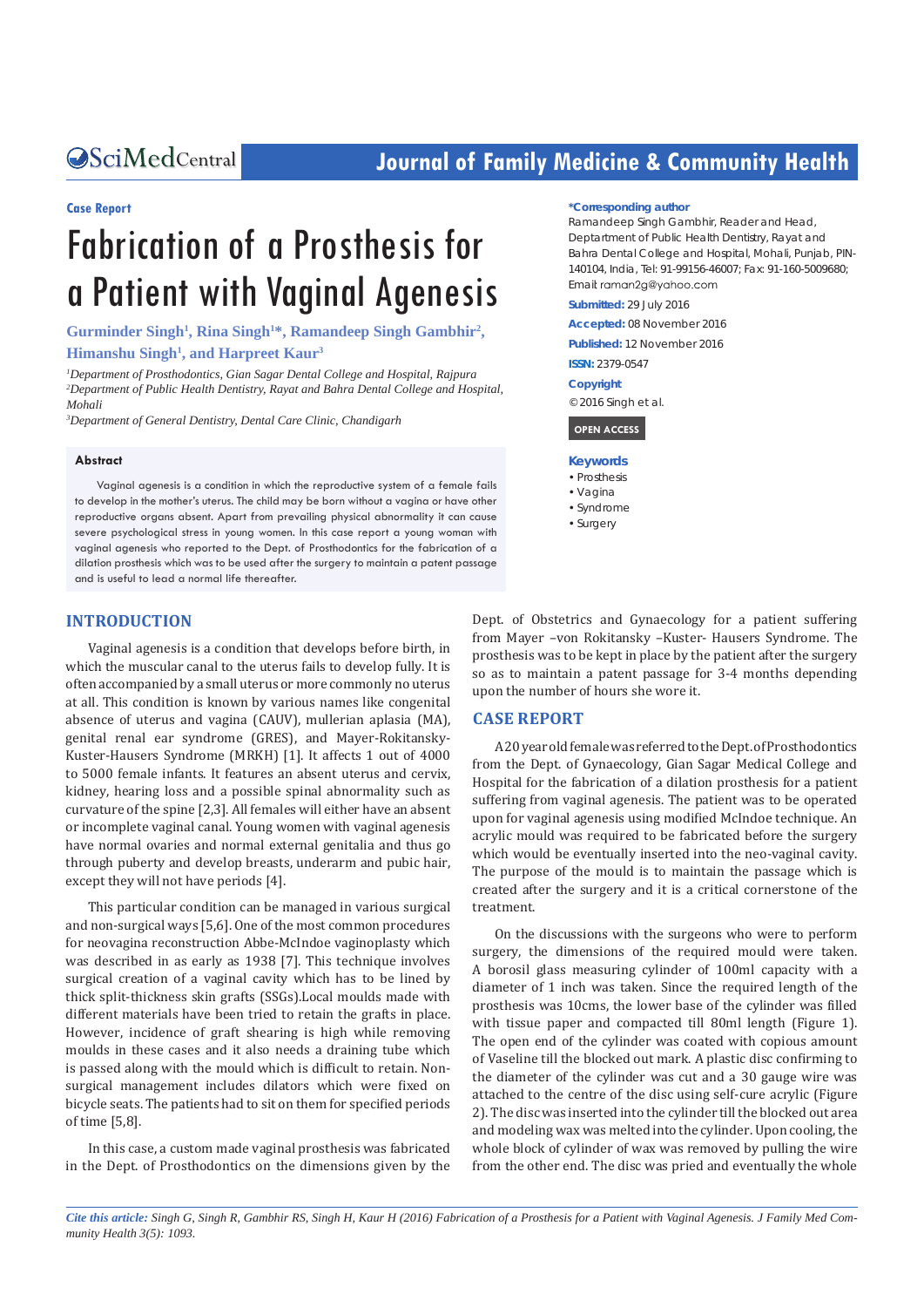# **OSciMedCentral**



**Figure 1** Measuring cylinder made of Borosil Glass with paper inserted.



**Figure 2** 30 Gauge wire attached to the centre of the disc using selfcure acrylic.



**Figure 3** Final polished prosthesis.

assembly was also removed along with the wire. Flasking, dewaxing and curing was done according to the standard protocol. The acrylized mould was finished to a high gloss and was handed over to the surgeon for the required surgery (Figure 3). The same was to be used by the patient after the operation for 3-4 months.

# **DISCUSSION**

The treatment of vaginal agenesis is the skill, knowledge and expertise of the surgeon. Nevertheless a successfully created vaginal mould for neo-vagina plays an important role in the success of the treatment. Vaginal moulds which are used to prevent retenosis of the created neo-vagina may be associated with poor drainage, graft maceration, sloughing and graft detachment if not properly constructed. The use of proper vaginal mould is the key to achieving a successful result in McIndoe neovaginal reconstruction [9,10]. The vaginal mould can also be customized by varying the diameter of the whole prosthesis and also by creating a hole for passage of the foley catheter as required by the surgeon [11,12]. Sigmoidal coloplasty is also a method of creation of vagina by grafting 12-18 cm long segment of sigmoid giving satisfactory results [13]. Non-surgical techniques of vaginal dilation are also reported where the customized dilator was made by the prosthodontist which is to be worn by the patient using a perineal T- bandage. The diameter of the prosthesis can be gradually increased over a period of 4 months till satisfactory length of the vagina was reached [14]. Non-surgical vaginal dilation has the advantage of low morbidity, the creation of more physiologic vaginal milieu, and no surgical scaring [15].

Apart from this dilators of gradually increasing size mounted on a bicycle seat is a proposed method of non-surgical method for treatment of this anomaly [8]. Mee-Hwa Lee has suggested the use of dilators of gradually increasing size mounted on an ordinary chair instead of a bicycle seat stool [15]. Psychosocial counselling of the patient is also an important adjunct to the main course treatment.

## **CONCLUSION**

The vaginal tissue is an elastic tissue that has the tendency to expand during the insertion of a dilator. However, it takes several months to achieve this goal. The fabrication of a prosthetic mould for a surgical reconstruction of a neo-vagina for a patient with vaginal agenesis is the most effective and ideal passive method. Although an adjunct to the successful surgery, it plays an equally important part in the post-operative success of the treatment. A 20 year old female patient suffering from vaginal agenesis was referred to the dept. of prosthodontics for the fabrication of vaginal prosthesis. After the surgery, the patient started using the prosthesis as instructed by her gynaecologist. The patient reported back for check-up one month after the surgery. The required length and patency of the vaginal canal was achieved by using the prosthesis. Further, as soon as such kind of abnormality is detected, it has been documented that professional counselling of the patient and the parents is vital in achieving desired results [16]. The physician along with the counsellor can best prepare the young patient and her parents by addressing the developmental issues related to her age diagnosis and while she is being prepared for medical intervention.

## **REFERENCES**

- 1. Guerrier D, Karine M. Mayer- Rokitansky -Kuster- Hauser (MRKH) syndrome. Orphanet J Rare Dis. 2007; 2: 13.
- 2. [Karim RB, Hage JJ, DekkerJJ, SchootCM. Evolution of the methods of](https://www.ncbi.nlm.nih.gov/pubmed/7758640)

J Family Med Community Health 3(5): 1093 (2016) **2/3**